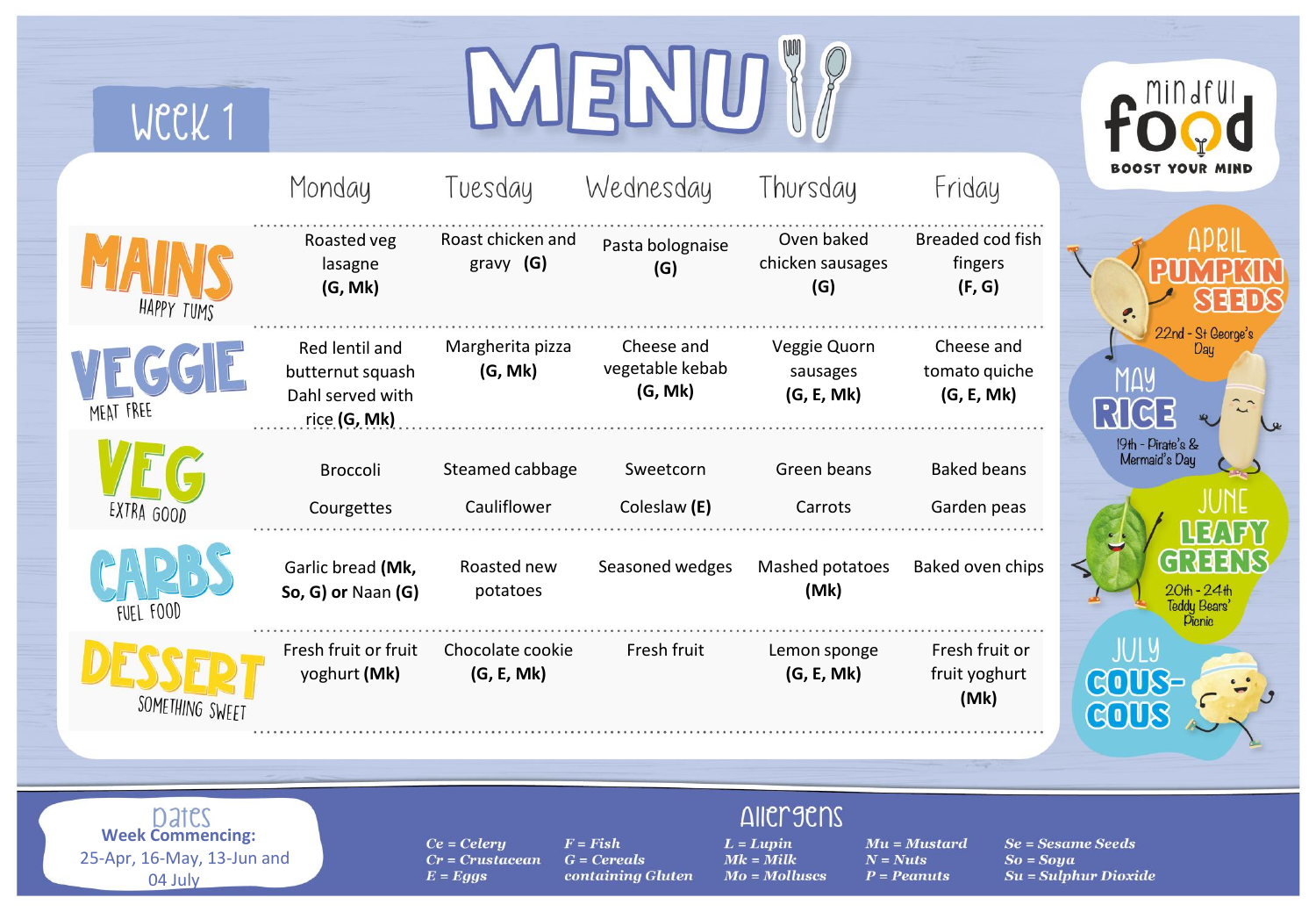| WCCK 2                                                         |                                      |                                                  |                                                  |                                                                    |                                                              |                                             |
|----------------------------------------------------------------|--------------------------------------|--------------------------------------------------|--------------------------------------------------|--------------------------------------------------------------------|--------------------------------------------------------------|---------------------------------------------|
|                                                                | Monday                               | Tuesday                                          | Wednesday                                        | Thursday                                                           | Friday                                                       | <b>BOOST YOUR MIND</b>                      |
| HAPPY TUMS                                                     | Tomato pasta<br>(G)                  | <b>BBQ</b> chicken<br>(Ce, G, So, Su)            | Cottage pie<br>(Mk, Ce)                          | Roast pork,<br>stuffing and gravy<br>(G)                           | <b>Breaded Fish</b><br>Fingers<br>(G, F)                     |                                             |
| MEAT FREE                                                      | Mixed vegetable<br>Curry             | Macaroni Cheese<br>(G, Mk)                       | Mixed vegetable<br>gratin<br>(G, Mk)             | Vegetable wrap<br>(G, Mk, Mu)                                      | Bean burger in a<br>bap<br>(G, E, Su, Mu, Se)                | 22nd - St George's<br>Dau<br><u>RK</u>      |
| EXTRA GOOD                                                     | Sweetcorn<br>Carrot                  | <b>Broccoli</b><br>Cauliflower                   | Chef's Salad<br>Sweetcorn                        | Carrots<br>Courgettes                                              | <b>Baked Beans</b><br>Garden Peas                            | 19th - Pirate's &<br>Mermaid's Day          |
| FUEL FOOD                                                      | Steamed rice                         | Garlic bread<br>(G, Mk, So)                      | Half jackets                                     | Roast potatoes                                                     | <b>Baked Oven Chips</b>                                      | $20th - 24th$<br>Teddy Bears'<br>Picnic     |
| SOMETHING SWEET                                                | Fresh fruit or<br>fruit yoghurt (Mk) | Shortbread<br>(G, Mk)                            | Fresh fruit                                      | Fruity flapjack<br>(G, Mk)                                         | Fresh fruit or<br>fruit yoghurt (Mk)                         | JULY<br><b>COUS-</b><br>GOUS                |
|                                                                |                                      |                                                  |                                                  |                                                                    |                                                              |                                             |
| Dates<br><b>Week Commencing:</b><br>02-May, 23-May and 20-June |                                      | $Ce = Celery$<br>$Cr =$ Crustacean<br>$E = Eggs$ | $F = Fish$<br>$G = Cereals$<br>containing Gluten | <b>AIICLACEDS</b><br>$L = Lupin$<br>$Mk =$ Milk<br>$Mo = Molluses$ | $Mu = Mustard$<br>$N = Nuts$<br>$So = Soya$<br>$P = Peanuts$ | Se = Sesame Seeds<br>$Su = Sulphur Dioxide$ |